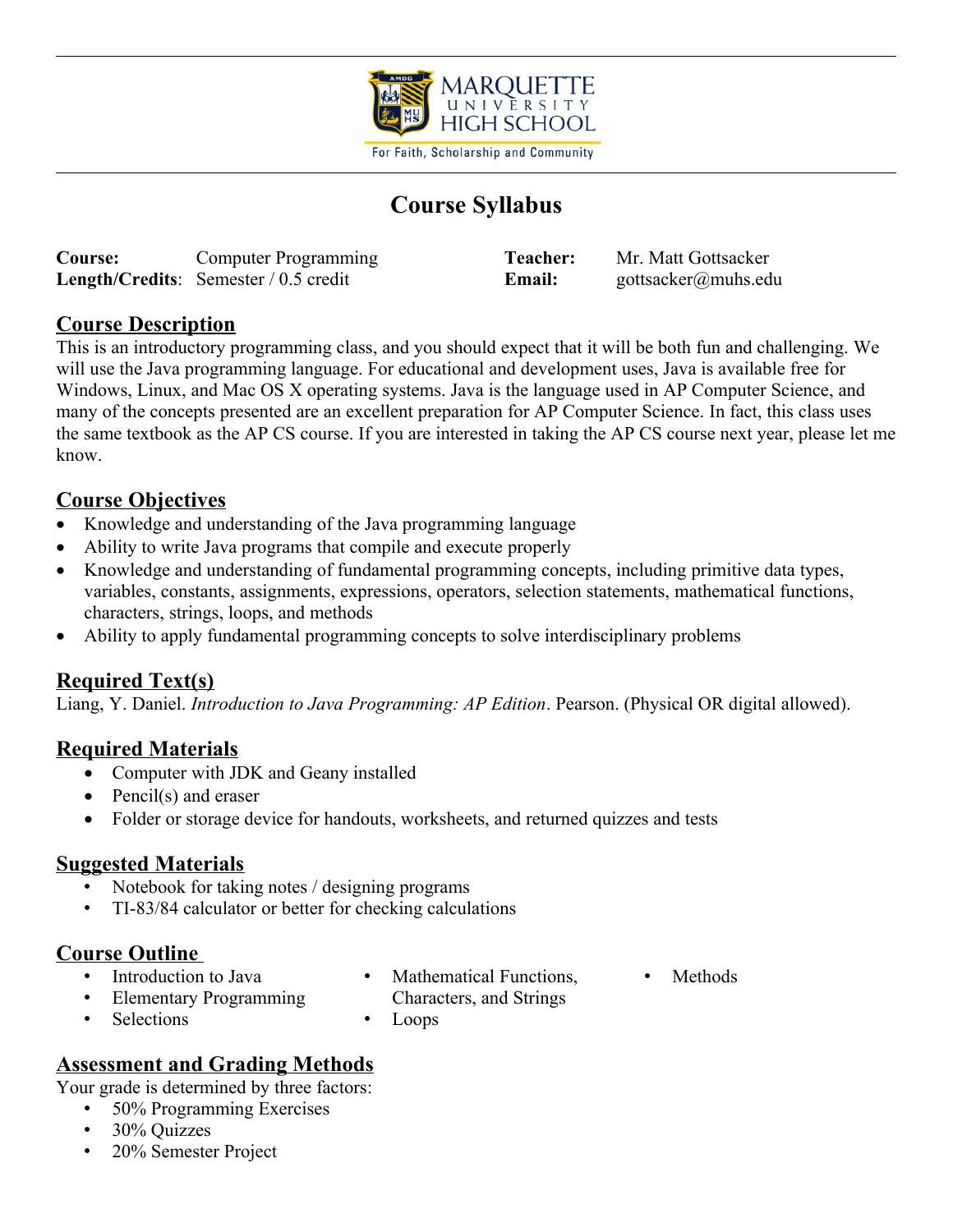Your letter grade is determined based on the scale in the MUHS Student Handbook:

| $A+$           | 98-100   |
|----------------|----------|
| A              | 93-97    |
| $A -$          | 90-92    |
| B+             | 87-89    |
| B              | 83-86    |
| В-             | 80-82    |
| $C+$           | 77-79    |
| $\overline{C}$ | 73-76    |
| $C -$          | 70-72    |
| $D+$           | 67-69    |
| D              | 63-66    |
| D-             | 60-62    |
| F              | Below 60 |

#### **Homework**

Students will receive an assignment sheet for each chapter of the course with several programming exercises. Due dates for each of the exercises will be posted on the course website. Unless otherwise indicated, all exercises should be completed independently. Some group work will be assigned.

All assignments are to be completed **by class time** on their designated due date. Late work is subject to a 10% deduction for every day late.

# **Extra Help**

If you are having trouble, please see me as soon as you can. You can work with me before or after school, or during school if we have compatible schedules. I will be prefecting in the following locations and periods Monday-Friday:

**1:** 3 rd Floor Atrium **2:** Library **5:** B&G **6:** B&G on forward days, Cannon Commons on reverse days

Feel free to find me and meet with me during those periods.

I have  $7<sup>th</sup>$  period free everyday except Wednesday. I am willing to meet during my lunch, which is  $4<sup>th</sup>$  period. If you want to set up a meeting during one of those periods or outside of regular school hours, send me an email.

## **Classroom Expectations**

- Students are seated and ready to begin at the bell.
- Computers are at a 45-degree angle during non-interactive class lectures.
- Computers are to be used primarily for computer science work. If the assigned work is completed, computers may be used for other other academic work.
- A student using a computer for non-academic work will receive a JUG.